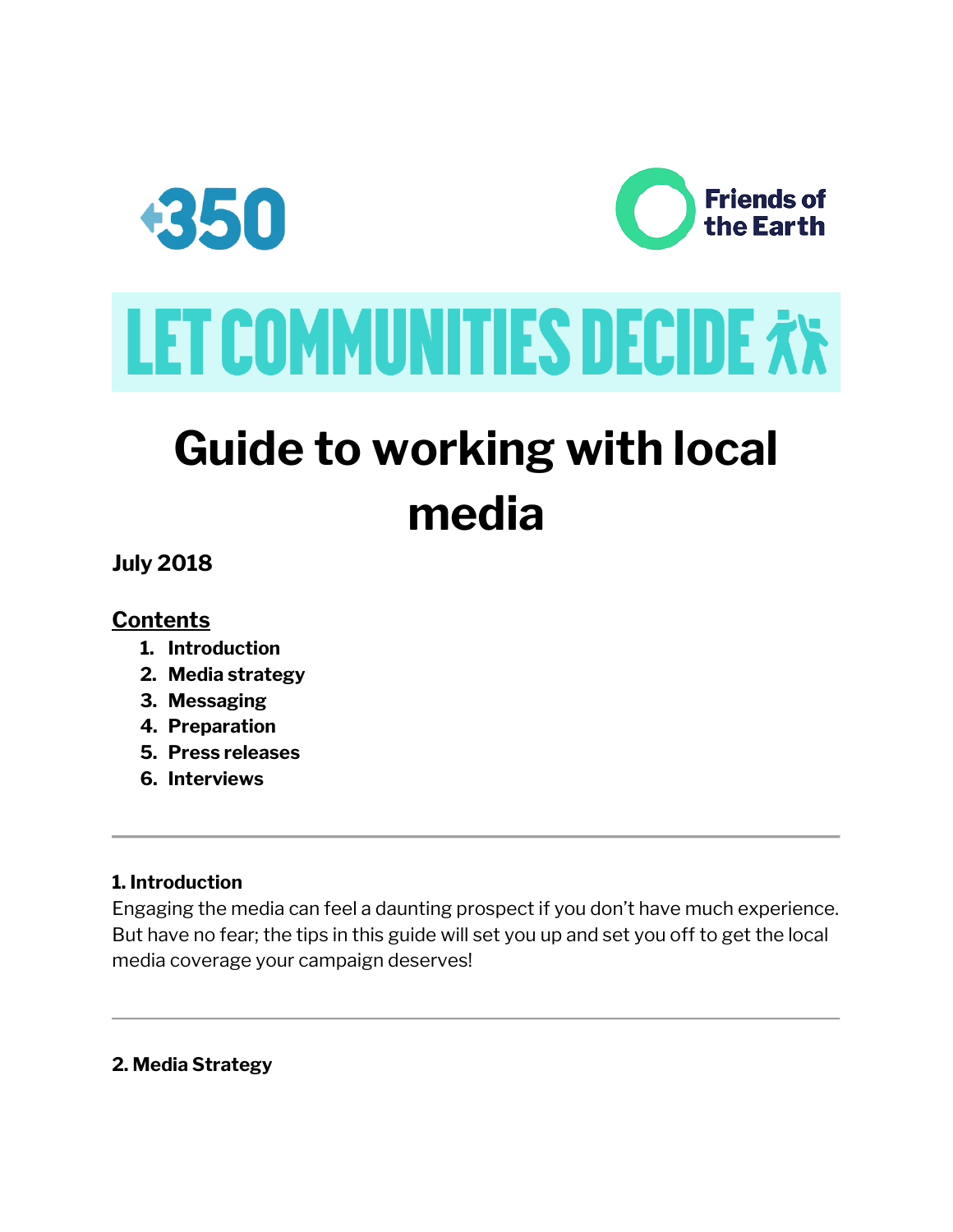This is an overall plan for what you want to achieve, your approach, how you're going to go about it, what's going to need doing and when everything should happen. It doesn't need to be complicated. Read through the rest of this guide, think about your local event, area and context and then jot it all down. The media strategy can be a great help in orienting you as you go and helping you keep on track.

## **3. Messaging**

At the heart of media work is messaging; the essence of what you want to convey to your audience and lodge in their hearts and minds. Establish what you want to say and get this down in a document somewhere. That way you always have it to refer to. Then ensure that all your communications contain and reflect these messages. They can then shape your media advisories, press releases and be used in interviews.

- Keep your key messages short, punchy and few in number: 2 5 key messages.
- You will want to generate your own messages specific to your locality, but here are a couple of generic example key messages to give you an idea:
	- Local communities, who will be directly affected should have a say in whether exploratory drilling for shale gas takes place in their areas.
	- This government proposal is an outrageous affront to the principles of local democracy and community consultation.

## **4. Preparation**

Information gathering:

- Research, and produce a **media list** with all the relevant local outlets, and emails and phone numbers for the relevant journalists/editors/contacts,. Remember to include print and digital media, radio and TV.
- Find out who are the journalists who would cover this topic, either by checking out that media outlet or phoning the newspaper, radio station, etc and asking.

Building relationships with journalists: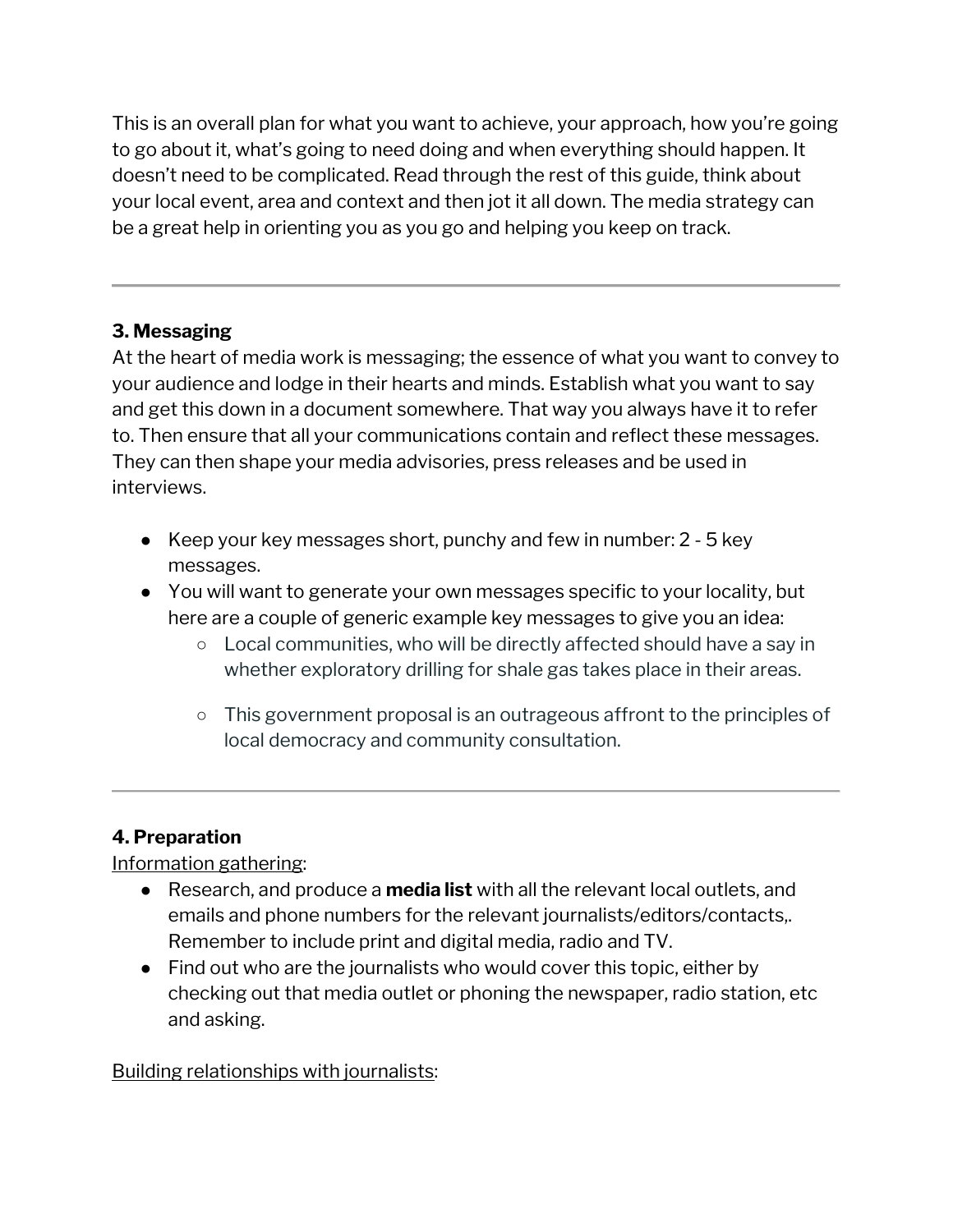The very best way of ensuring coverage for the campaign is to develop a relationship with relevant journalists in your area. Here are a few general tips for doing so:

- Remember journalists are human beings. They're generally as responsive as anyone else to normal friendly contact.
- Phone your journalist, even if you also communicate via email.
- Journalists are generally short of time for research and writing, and generally have a wide range of subjects. This means that if you can provide good stories and accurate information you can become a valuable resource for them, helping their work and saving them time.
- Be persistent, but don't be a pest. Be aware that journalists are busy and working to continuous deadlines
- If a journalist develops a sense of 'ownership' of a story, they may continue to cover it; especially if you update them regularly, and they trust you as a reliable source

#### Media contact before an event:

Just sending out a press release on the day of an event is often not enough on its own to get you media coverage. A few days, or even a week, before your event:

- Phone relevant journalists and editors on your media list to let them know the details of what is going to take place and why they'll want to cover it.
- You may also wish to send them a "**Media Advisory**". A media advisory can be thought of as a written invitation or advance notice for a journalist. It tees them up for the event, whets their appetite, and gets it in their minds and diaries in advance. Media advisory tips:
	- $\circ$  include the what, where, when, who and why of the story, along with the "hook" or selling point of the event.
	- Keep it short and succinct, one page max
	- $\circ$  follow up with a phone call to the journalist

## Media roles:

Here are some roles you might want to fill if you are putting on an event like a media stunt that you're looking to secure media coverage for. You can combine roles, and leave out any you feel are unnecessary. You may of course also be looking to do media for something simpler like an announcement, a meeting, the release of some data, or a group visit to your MP, et. In which case you will be able to ditch some or many of these roles.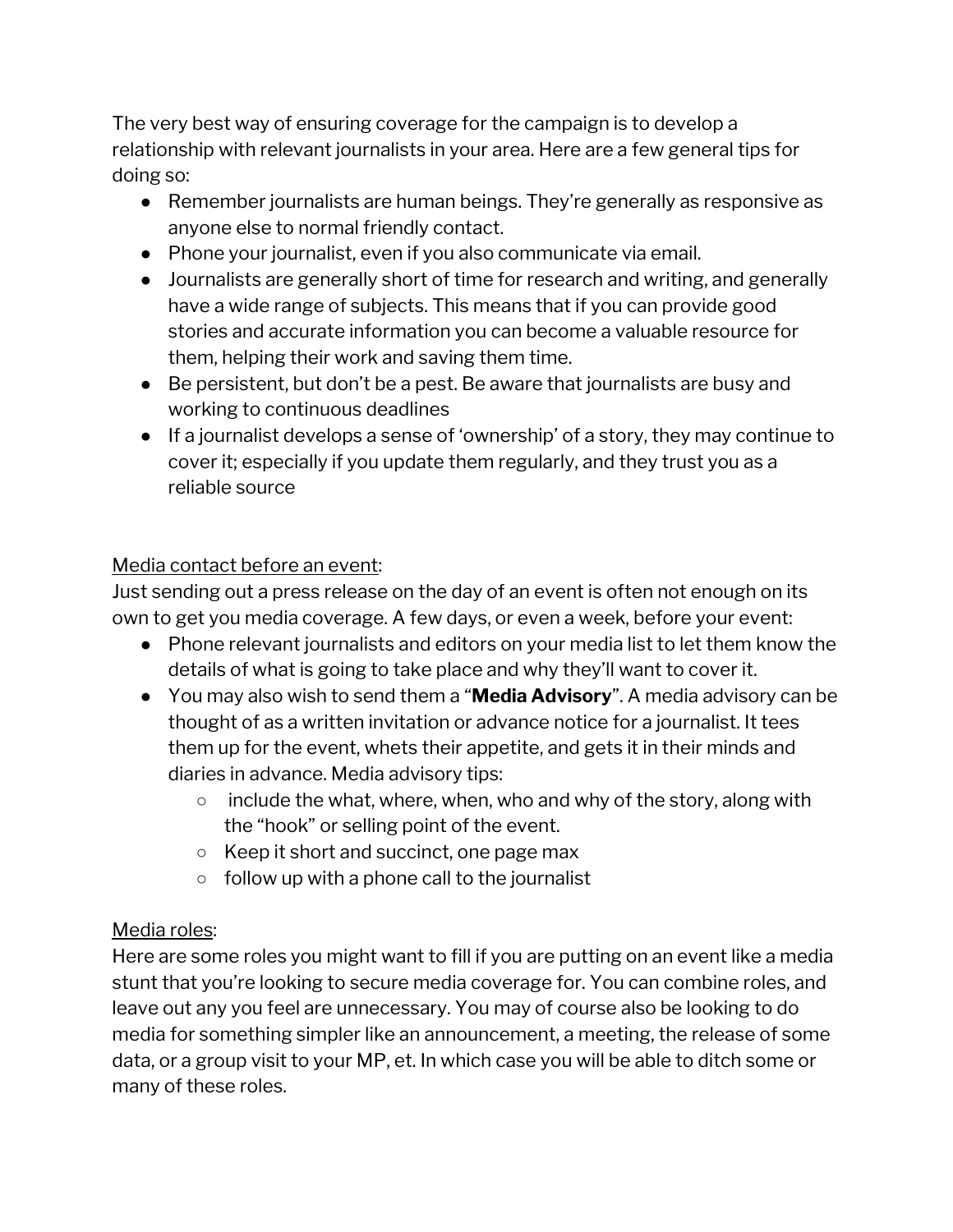In advance:

● **Media coordinator**. Someone - and ideally two or more people - to coordinate all the media strategy from start to finish

On the day:

- **Media hub**. This will ideally be somebody back at home with a computer, who will send out the press release to your media list.
- **On-site media contact/coordinator.** Someone at the site of your event who can liaise with media journalists, etc, answer questions and help set up interviews or photos on the ground
- **Spokesperson**. Someone available for interviews who is happy to be recorded, filmed and photographed.
- **Photographer/videographer**. One or two people to record the event as appropriate with quality photos and/or video, for supply to local media and for social media, etc
- **Social media person**. If your groups has social media such as Facebook and twitter, someone to post on those platforms from and after your event

## **5. Press Releases**

Press releases are what an ideal write up of your event would look like. The goal is to give reporters all the information they would need to write a story, even if they didn't show up.

- Get the most important news at the top, keep it succinct, and paste it into the body of an email - with pictures attached if possible.
- Limit your press release to one page (one side!). Notes to editors can go on a second page if needed
- Local media are usually under-resourced and overstretched; a journalist should be able to recycle the press release into an article without much extra work.
- Look for a "hook" in your story; the compelling information/selling point that makes your story newsworthy
- Don't use jargon, technical terms or acronyms without explaining them

Below is a **template for a** typical **press release**. Follow it to make yours look professional.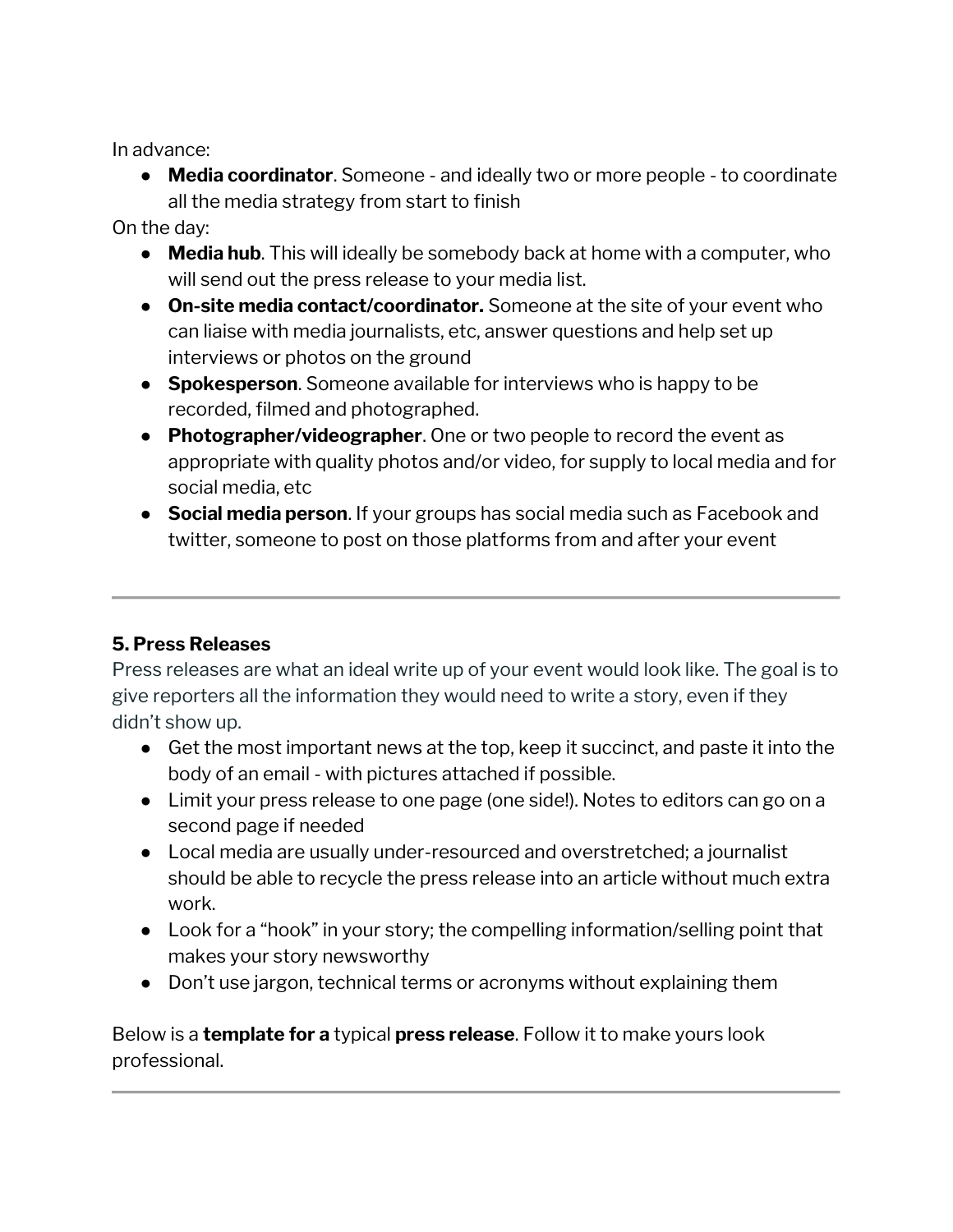### **PRESS RELEASE TEMPLATE**

#### **GROUP LOGO** (if you have one) / **NAME**

**'FOR IMMEDIATE RELEASE'** (either next to or just below your logo)

#### **DATE**

**CONTACT:** [name], [role if relevant], [email address], [mobile phone number]

**TITLE** [concise, informative title, written in the style of a news headline. Make it eyecatching but don't try and be too clever - it needs to be clear what it is about]

*SUBTITLE (optional): brief description on what is different now–how whatever is in this release has changed things*

**OPENING PARAGRAPH.** 2 or 3 sentences. should be a slightly more detailed explanation of what happened than the title/subtitle. Short, with a hook. Explain who did what, when, where, and why.

**SECOND PARAGRAPH.** More detail on the above. It should include a **quote** from your key spokesperson: pack in your most interesting information, the punchline, and your most compelling story (as concise as possible) to influence the feelings of readers. Remember that a quote is an opportunity to get across specific points and messages you want to convey - don't just repeat the story in a quote.

**BODY TEXT.** Things then get a bit more freeform. Use further paragraph/s to flesh out the story further and provide background on the issue and campaign. Give enough info for journalists who may not have followed the campaign. You may give general background information. If it was a meeting or an event, explain who was involved, and what role they played.

Include a second quote, which could be from another organiser of your event or campaign lead, or another person significant to the event and/or issue locally. This quote should summarise the purpose, impact and importance this occurrence had with more forward-looking information in terms of where this work is headed.

This final paragraph should speak to any next steps happening. It should explain how this action, event, meeting, etc changed the circumstance of your previous standing.

**'ENDS'** (indicates the end of the press release)

\_\_\_\_\_\_\_\_\_\_\_\_\_\_\_\_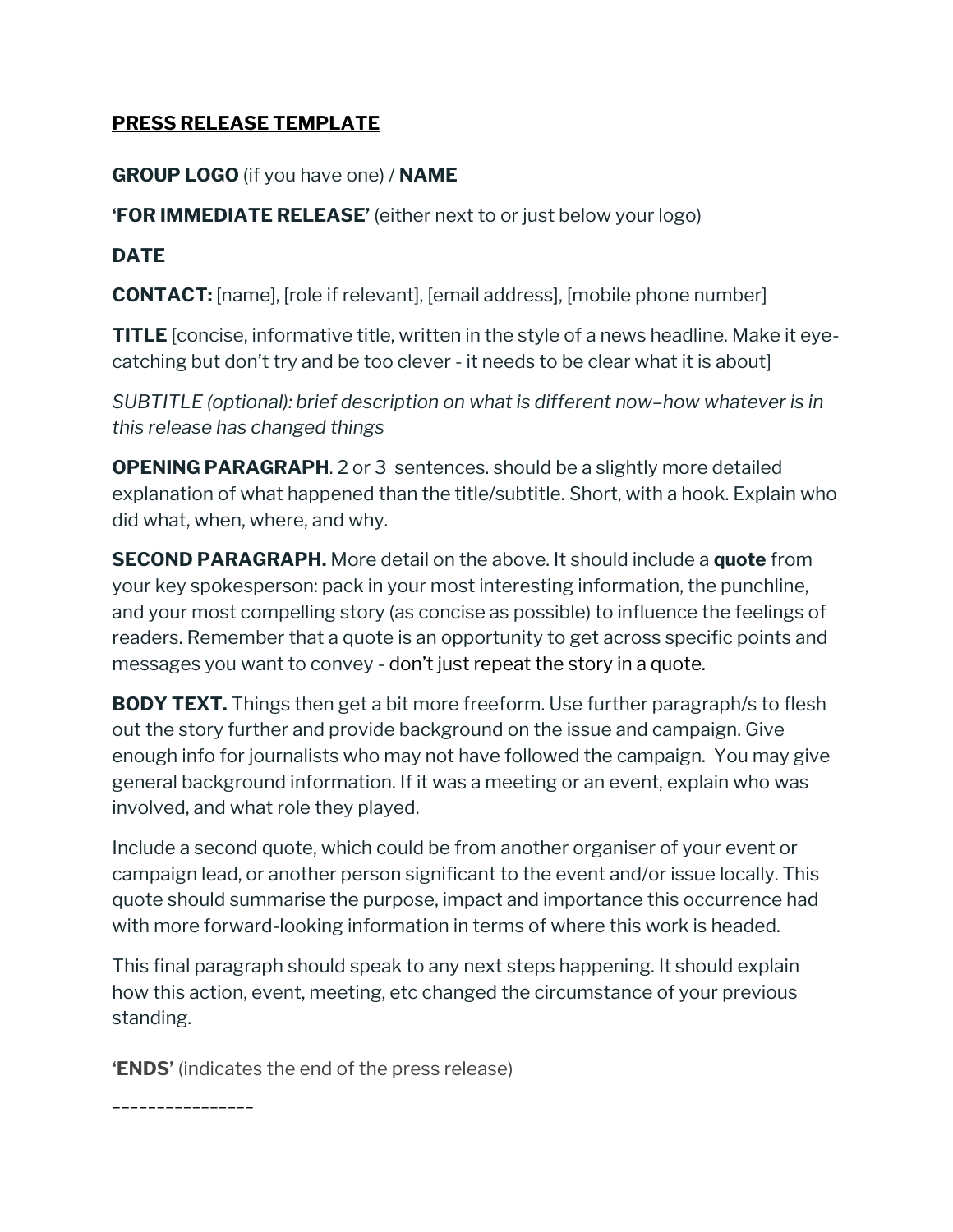Notes to the editor:

- If you have additional quotes, photos, information or links you would like to share with the media you can put it here.
- $\bullet$  Connect the dots  $-\bullet$  explain how the contents of this release impact the bigger picture.

#### Sending and following up your press release:

- Send your press release on the day of the event, once it is under way. Early morning 8 - 9.30am is often a good time to catch journalists, as is 11.30 - 12.30.
- Give your media outlet enough time to receive and read it, then follow up with a phone call. If you don't follow up the press release it may just get lost in the inbox amongst all the others. If your event is e.g. a public meeting held in the evening, you'll be better off
- In the follow up call, ask if they have read your press release, and point them to it if not. Communicate the essential information about the event along with the hook. Ask if they are interested to cover the story, if they need any further information, and offer interviews and further images if available.

## **6. Interviews**

In advance:

- Prepare your key messages. Remember and rehearse them.
- Practice saying what you want to say out loud.
- Do practice interviews with a friend as 'interviewer'. Include any tricky or challenging questions you anticipate may come up and practice your responses.
- Learn and practice the 'ABC' response to irrelevant or provocative questions to get you from the question to what you want to say:
	- **acknowledge** the question
	- **bridge** away from it in order to...
	- **communicate** your key messages
	- An example of this is would be "that's an issue but what the public are most concerned about is…"